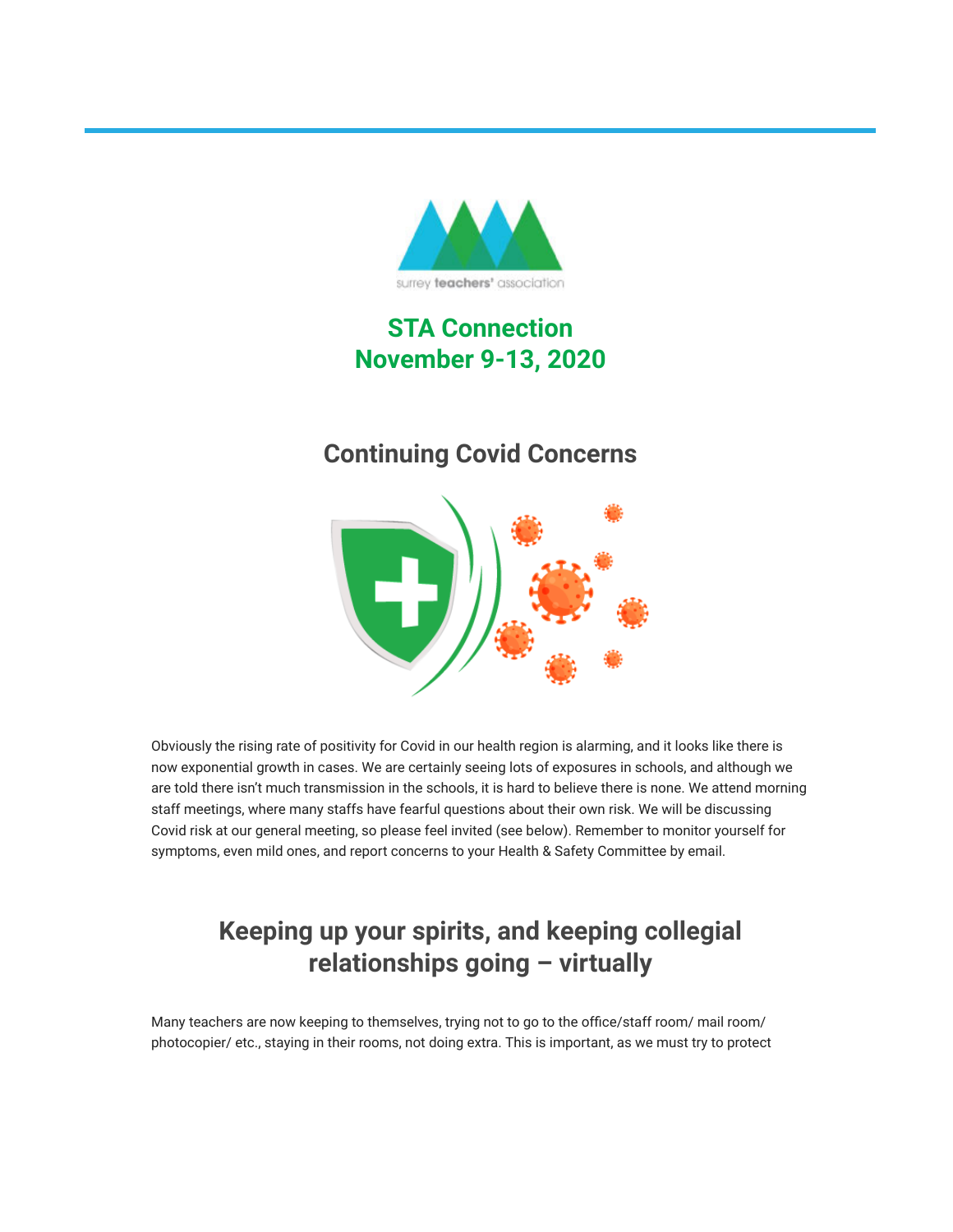ourselves from Covid, but not good for connections with colleagues. People have given up carpooling, pub nights, in person staff meetings, committee meetings, lunches together, etc., but could these things be replaced by social zoom or teams meetings? We encourage you to establish some new traditions of virtual face to face support for each other, a virtual pub night or tea time might be a positive way to encourage newer teachers to reach out for informal mentoring and for all of us to feel connected to each other. Things are not normal, and it will certainly take a while until they are, but we still need to stay connected with our colleagues.

# **Please stay home with any symptoms**

Surrey Teachers are dedicated professionals, delivering awesome programs to the students in their care. But Covid19 is a strange disease that is mild for some and deadly for others. Please monitor yourselves and do not attend work if you have symptoms, even if mild, as it is crucial that we do all we can to stay away if we are infectious.

## **STA General Meeting Nov. 18 via Zoom**

The next Surrey Teacher's Association General Meeting will be held on November 18th, 2020 at 4pm (3:45pm soft start). The main items of business will be considering resolutions going to the BCTF Annual General Meeting, and discussing what potential actions STA members should take to deal with the escalating Covid-19 numbers. Please register via our website to attend our virtual meeting, and to get your voting key. If you have not received your voting and Zoom links for the 2020-2021 year, please [sign up](https://surreyteachers.us20.list-manage.com/track/click?u=37ec644ae87e34b54b3912660&id=c4b151d3ed&e=7261da6bdb) for this year's links. Looking forward to "seeing" you there! Please see attached agenda.

## **STA New Teachers' Conference next week**



Last chance to register for our popular new teachers' conference, there are a couple of spots left. We are able to accommodate more people because instead of meeting at the STA office and providing lunch,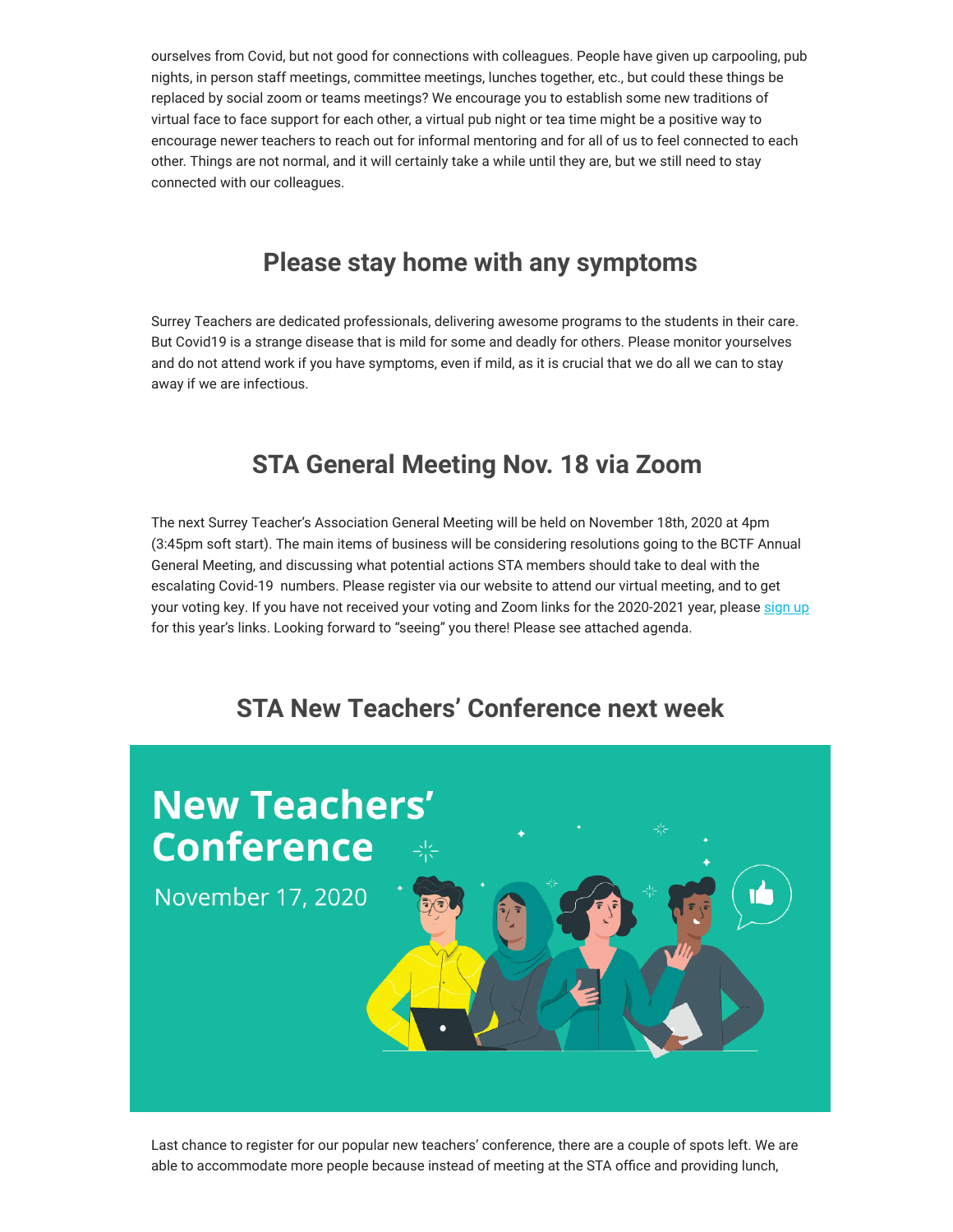people will be at home, so we can release a few more with that savings. If you are a teacher with a contract, even part time, and have been teaching for up to 3 years or so, and haven't attended before, you are eligible to attend. There will be a BCTF induction ceremony and Teri Mooring, BCTF President will address the new teachers and induct you into our union. [Register](https://surreyteachers.us20.list-manage.com/track/click?u=37ec644ae87e34b54b3912660&id=26e88f7dfc&e=7261da6bdb) now!

## **"Shout Out" Section Update**

The STA is committed to promoting reconciliation, decolonization, and anti-racism within the public education system. We know our members incorporate these pedagogies into their everyday teaching practice. As such, our Executive Committee has passed a motion for the 2020- 2021 school year to utilize the regular "Shout Out" section of the STAC to highlight and showcase the work our members are doing to promote these important practices in their classrooms and schools. We invite members to submit lesson plans, resources, activities, events or acts from their classroom or school community which help their students experience or learn about the following themes: anti-racism, reconciliation, Indigenous history/culture and/or Black Canadian history/culture. Submit to [communications@surreyteachers.org](mailto:communications@surreyteachers.org).

## **"Failures to Fill" Reporting**

As many of you already know, the STA has filed a grievance regarding the District's practice to direct nonenrolling teachers to cover failures to fill for classroom teachers. The STA has been collecting this data to support this grievance by requesting that staff reps regularly [report failures to fill via this link](https://surreyteachers.us20.list-manage.com/track/click?u=37ec644ae87e34b54b3912660&id=41b8ae9b89&e=7261da6bdb) found on our homepage under Forms and Resources > STA Protection of Rights Forms. If you are a staff member at your school tasked with monitoring Failure to Fill, please continue to complete the Failure to Fill form. Your support ensures we correctly track this information and helps us compile the data on the impact of failure to fills.

## **Remember Jan. 31 deadline for Qualification Book**

Have you recently completed coursework? Are you qualified for positions requiring special training such as LST, IST, Helping Teacher, Counsellor, or Career Facilitator? Have a look through the Job Description Handbook (linked below), because you might already be eligible without realizing it! In order to be shortlisted in Rounds 1 and 2, teachers need to be listed in the District Qualification Book. Teachers who are interested in changing their assignments to such positions need to apply to the Human Resources Department (courier #481) by **January 31, 2021** to have their qualifications evaluated. The evaluation will be completed by March 31. (CA, Article E.28.1)

Job descriptions and evaluation forms for specific jobs can be found on the District website at [https://www.surreyschools.ca/careers/jobdescriptionhandbook/Pages/default.aspx](https://surreyteachers.us20.list-manage.com/track/click?u=37ec644ae87e34b54b3912660&id=948e58ac15&e=7261da6bdb)

### **BC Multiculturalism Week next week**

From November 15 - 21 2020, B.C. celebrates the diversity of the province and contributions of multicultural communities. A multicultural society that recognizes and respects difference promotes and nurtures inclusiveness for our students. When thinking about ethnic and cultural diversity, how can we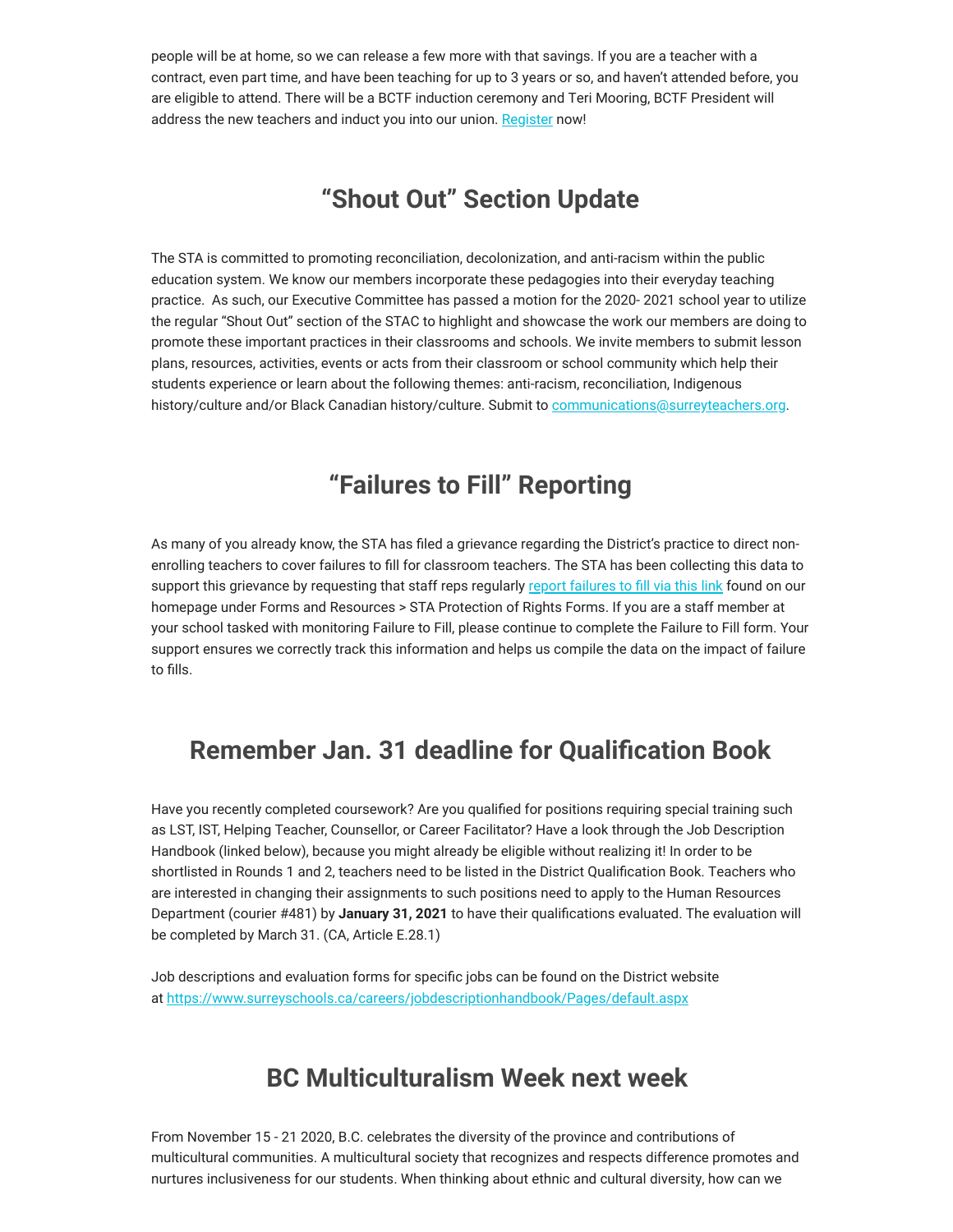delve deeper in our celebration of multiculturalism by being culturally responsive and build an understanding of rich histories and experiences? Resources and lesson plans to create welcoming classrooms can be found on **B[CTF's Social Justice and Anti-Racism pag](https://surreyteachers.us20.list-manage.com/track/click?u=37ec644ae87e34b54b3912660&id=d28bf684ff&e=7261da6bdb)e** and the Teaching for Diversity website.

#### **Diwali – November 14th**

Diwali is a festival celebrated by millions of Hindus, Sikhs, Buddhists and Jains. It is considered a time for the celebration of justice and goodness. This year, Diwali falls on November 14th and will be observed across the world. The STA wishes those who are celebrating a very happy and prosperous Diwali!

## **Trans Awareness Week November 13-19 and Transgender Day of Remembrance**

It is within the lived experience of trans and gender non-conforming members of the community that they face pervasive bigotry and violence. November 20th is Transgender Day of Remembrance which honours and memorializes victims of transphobic violence. The week leading up to November 20th, Trans Awareness Week, is an opportunity to advocate and raise awareness through education about issues concerning the trans community. To increase visibility of these issues and support the effort in creating safe and inclusive spaces, please visit [BCTF's LGBTQ2S+ Action Group,](https://surreyteachers.us20.list-manage.com/track/click?u=37ec644ae87e34b54b3912660&id=e20112f97a&e=7261da6bdb) [GLAAD,](https://surreyteachers.us20.list-manage.com/track/click?u=37ec644ae87e34b54b3912660&id=07f5652039&e=7261da6bdb) and [BC SOGI Education.](https://surreyteachers.us20.list-manage.com/track/click?u=37ec644ae87e34b54b3912660&id=2e5e1deca1&e=7261da6bdb)

### **Communications Coordinator Introduction**

My name is Adilah Abdirahman and I would like to introduce myself as your new Communications Coordinator. This is my second year with the Surrey School District and I currently serve as a Local Representative on the 2020-2021 Executive Committee. By training, I am an English teacher and hold a Master of Education from York University. I approach my work by being informed of equity and social justice issues as well as a commitment to anti-racism, anti-oppression, decolonization, advocacy, inclusion and human rights. I'm also a yoga teacher in training with an interest in mindfulness and meditation. I am looking forward to connecting with the membership through the STAC and I am excited about bringing my voice and enthusiasm to the position!

## **Notification of TTOC transfer deadline Nov. 15**

#### **Adding TTOC Experience to Contract**

Since September 2014, TTOCs who get a contract and have TTOC days accumulated are able to add the TTOC days to their contract experience in order to go up the salary grid. The TTOC days are divided by 17. Each 17 days equal one month. 170 days are needed for an increase. For a transfer of TTOC experience to be effective December 31, teachers must apply to the payroll department in writing by November 15. And for an increase to be effective September 01, the deadline is June 30.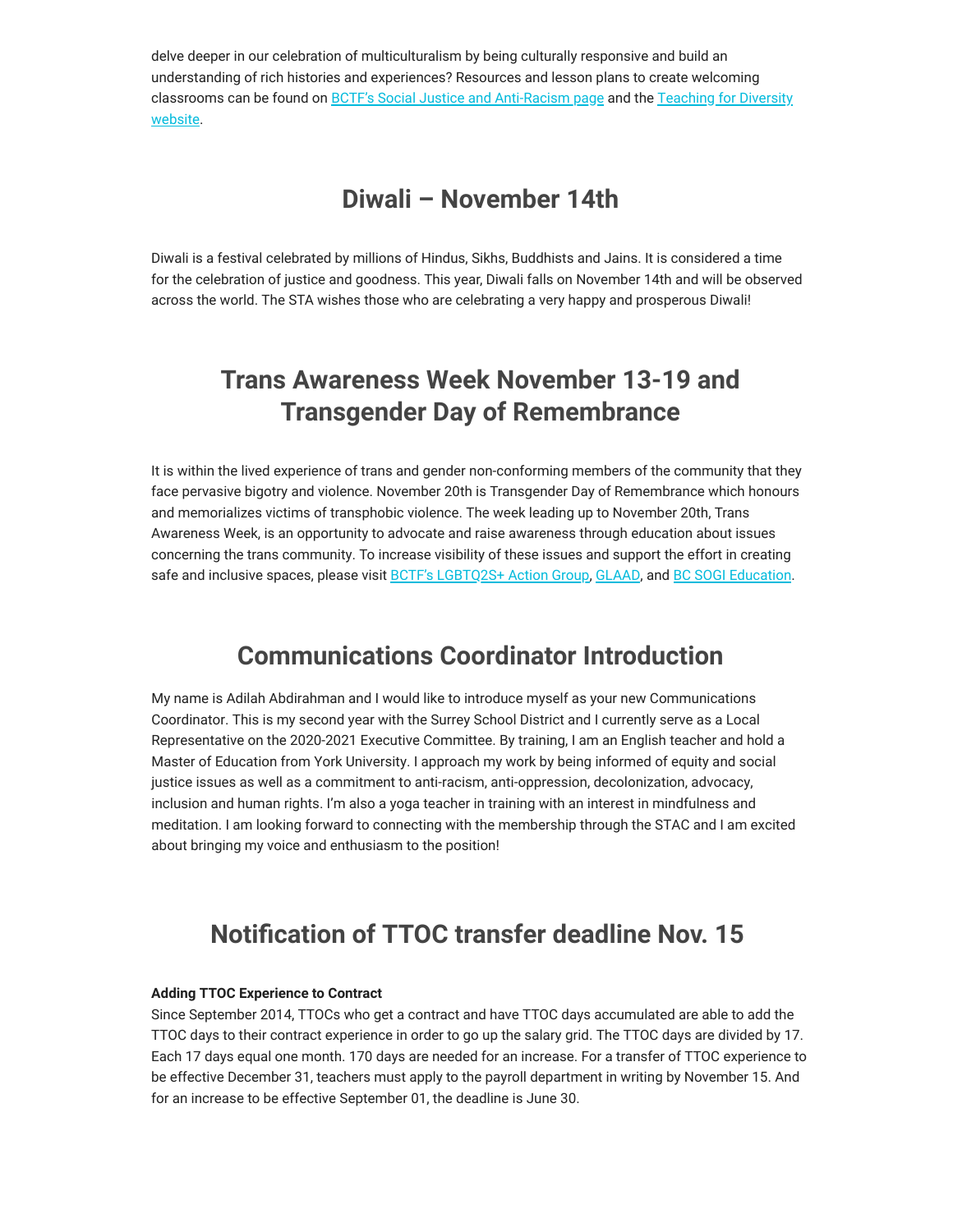

The Status of Women Committee is excited to start planning virtual wellness events, such as meditation sessions and beginner dance fitness classes. Our first virtual event is a weekly "Knit, Chat, and Wine Night" hosted by committee member Velma Moore! Grab your needles and some yarn and safely connect with us from the comfort of your home. Open to all levels of knitters, beginners can learn something new, and those with more experience can enjoy the company while you work on your own projects. Who better to vent about the week's events than other Surrey teachers? This BYOB event begins at **7:00 pm on Friday, November 20**[. Register here: https://us02web.zoom.us/meeting/register/tZcvc-6przkqH9P4ch8xJlC632](https://surreyteachers.us20.list-manage.com/track/click?u=37ec644ae87e34b54b3912660&id=c5ee46a3eb&e=7261da6bdb) eL3XgKU-H

## **Status of Women: Wellness Project 2020**

Thank you to everyone who responded to our survey. Many of you mentioned loving yoga and yearning for an app or subscription. Therefore, our "Wellness Tip of the Week" is to check out "Down Dog", which is currently FREE for all teachers and students (K-12 and college) until January 1, 2021! To get the free subscription, go to [www.downdogapp.com,](https://surreyteachers.us20.list-manage.com/track/click?u=37ec644ae87e34b54b3912660&id=4a7d3a011a&e=7261da6bdb) choose what type of fitness you'd like to do (Yoga, HIIT, Barre, 7 Minute Workout, Prenatal Yoga), and sign up using your [surreyschools.ca](https://surreyteachers.us20.list-manage.com/track/click?u=37ec644ae87e34b54b3912660&id=ceaca42989&e=7261da6bdb) email address. That's it! You're ready to practice!

Our committee member, Marilyn Ricketts-Lindsay, highly recommends the app. "While a yoga app is no replacement for practice in a studio with a community of yogis, the Down Dog app comes pretty close to the real thing and you get to practice on your own schedule in the privacy of your home. If you like engaging sessions, clear instructions, and customization options such as duration, level, intensity, sequence, and music, then you should try the Down Dog app."

Do you have a wellness tip you'd like to share with other teachers? Feel free to email any tips to Angela Marcakis, committee chair, at [marcakis\\_a@surreyschools.ca.](mailto:marcakis_a@surreyschools.ca)